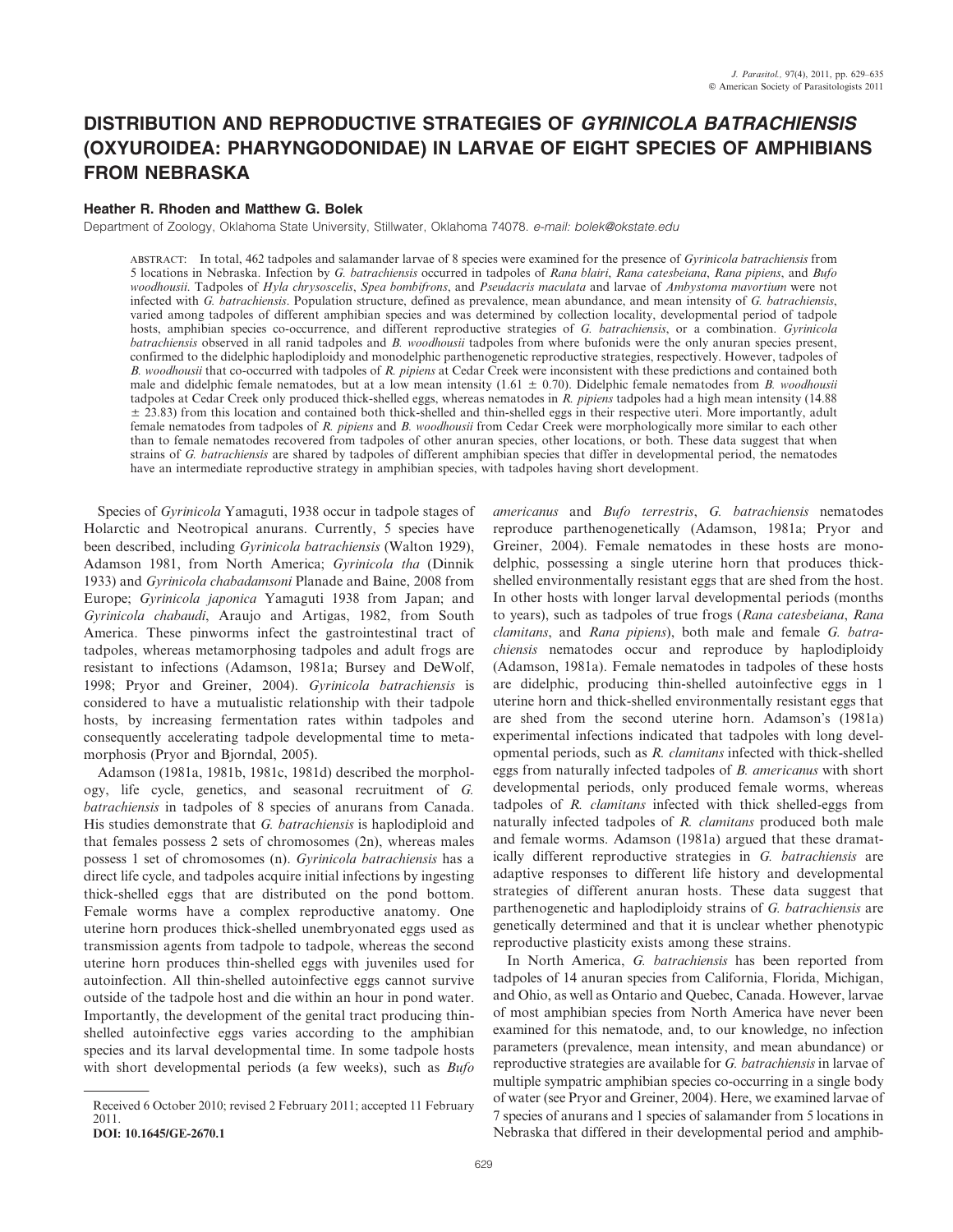| Collection site | Location                                | Year | Amphibian species      | $DT*$       | $%$ (No. infected/<br>no. examined) | $MI \pm 1 SD$<br>(range) | $MA \pm 1 SD$    |
|-----------------|-----------------------------------------|------|------------------------|-------------|-------------------------------------|--------------------------|------------------|
| Pawnee Lake     | Lancaster County                        | 2008 | Rana catesbeiana       | $104 - 156$ | 33(1/3)                             | (21)                     | $7 \pm 12.12$    |
|                 | (40.8565N, 96.8927W)                    | 2008 | Rana blairi            | $12 - 24$   | 8(4/47)                             | $4 \pm 4.76$ (1-11)      | $0.34 \pm 1.66$  |
|                 |                                         | 2008 | Hyla chrysoscelis      | $4 - 9.3$   | 0(0/32)                             |                          |                  |
|                 |                                         | 2008 | Pseudacris maculate    | $6 - 13$    | 0(0/15)                             |                          |                  |
| Beckius Pond    | Keith County<br>(41.20835N, 101.61777W) | 2008 | Bufo woodhousii        | $5 - 7$     | 13 (11/85)                          | $1.08 \pm 0.51$ (1-2)    | $0.15 \pm 0.42$  |
| Nevens Pond     | Keith County                            | 2008 | R. catesbeiana         | $104 - 156$ | 52(13/25)                           | $8.15 \pm 7.21$ (1-21)   | $4.24 \pm 6.58$  |
|                 | (41.20710N, 101.40850W)                 | 2009 | R. catesbeiana         | $104 - 156$ | 56 (14/25)                          | $6.78 \pm 6.09$ (1-16)   | $3.8 \pm 5.65$   |
|                 |                                         | 2009 | Ambystoma<br>movortium | $8 - 20$    | 0(0/50)                             |                          |                  |
| Nevens Pond     | Keith County                            | 2008 | Spea bombifrons        | $2 - 3$     | 0(0/10)                             |                          |                  |
| Puddle          | (41.1942N, 101.3892W)                   | 2009 | S. bombifrons          | $2 - 3$     | 0(0/50)                             |                          |                  |
| Cedar Creek     | Keith County                            | 2008 | Rana pipiens           | $12 - 24$   | 10(4/40)                            | $23.5 \pm 36.74$ (1-78)  | $2.35 \pm 12.44$ |
|                 | (41.18639N, 101.36276W)                 | 2009 | R. pipiens             | $12 - 24$   | 50(15/30)                           | $14.88 \pm 23.83$ (1-74) | $7.44 \pm 18.19$ |
|                 |                                         | 2009 | <b>B</b> . woodhousii  | $5 - 7$     | 66 (33/50)                          | $1.61 \pm 0.70$ (1-3)    | $1.06 \pm 0.96$  |

TABLE I. Collection site, amphibian species, developmental time (DT) in weeks, prevalence, mean intensity (MI), and mean abundance (MA) of Gyrinicola batrachiensis in larvae of 8 species of amphibians collected during 2008 and 2009 from 5 locations in Nebraska.

\* Data referenced in Lannoo (2005) or Petranka (1998).

ian species co-occurrence for infections with G. batrachiensis. Our goals were to document this nematode in Nebraska, examine field host specificity and reproductive strategy of this nematode in amphibian species that varied in their larval developmental period, and compare the reproductive strategy of this nematode in tadpoles in co-occurring amphibian species with short and long developmental periods in nature.

## MATERIALS AND METHODS

During May–July 2008 and 2009, 462 larval amphibians in total, including tadpoles of 7 species of anurans and larvae of 1 species of salamander, were collected from 5 sites in Nebraska (Table I). Larval amphibians were transported to the laboratory in 19-L buckets filled with pond water and killed in MS-222 (tricaine methanesulfonate) within 72 hr of capture. All tadpoles were identified using online keys by Altig et al. (2008), and all larval salamanders were identified based on descriptions in Petranka (1998). During necropsy, complete digestive tracts were removed from tadpoles and salamander larvae and examined for G. batrachiensis. All nematodes were removed and fixed in 70% ethanol, cleared in glycerol, and identified as temporary mounts according to Adamson (1981b) and Planade et al. (2008). Pinworms from each amphibian host were sexed and a subset of adult worms from each host species was measured with a calibrated ocular micrometer for total length, maximum width, nerve ring distance from anterior end, esophagus length, pharyngeal bulb length and width, excretory pore distance from anterior end, and tail length. In addition, the location of the vulva from the anterior end and egg length and width of thick-shelled eggs were measured in female worms, and spicule length was measured in male worms (see Fig. 1). All measurements are reported in micrometers, unless otherwise noted. All gravid female G. batrachiensis were differentiated as monodelphic or didelphic based on descriptions by Adamson (1981a, 1981b), and the presence of thick-shelled eggs and thin-shelled eggs was recorded for each component population of pinworms for each host and collection year.

Prevalence, mean intensity (MI), and mean abundance (MA) of nematodes for each amphibian species, location, and year was calculated according to Bush et al. (1997). Species-specific larval amphibian developmental times were based on life history descriptions reported in Lannoo (2005) and Petranka (1998). The chi-square test for independence was calculated to compare differences in prevalence, and Student's t-test was used to compare differences in mean intensity, mean abundance among tadpoles of the same species collected in multiple years or among tadpoles of multiple species when sample sizes were appropriate (more than 2 individuals infected). Approximate  $t$ -tests were calculated when variances were heteroscedastic (Sokal and Rohlf, 1981). A 1-way analysis of variance and Sheffe´'s post hoc test was used to compare differences of morphological characters of adult male and female worms recovered from tadpoles of different amphibian species. The Kruskal–Wallis test and the Kolmogorov–Smirnov 2-sample post hoc tests were used when variances were heteroscedastic (Sokal and Rohlf, 1981). Voucher specimens for monodelphic and didelphic females, as well as males and juvenile nematodes from larvae of different amphibian species, were deposited in the H. W. Manter Parasitology Collection, University of Nebraska, Lincoln, Nebraska (accessions HWML 66679 juvenile from B. woodhousii; 66680 male from B. woodhousii; 66681 didelphic female from B. woodhousii; and 66682 monodelphic female from B. woodhousii; 66683 juvenile from R. blairi; 66684 didelphic female from R. blairi; 66685 juvenile from R. catesbeiana; 66686 male from R. catesbeiana; 66687 didelphic female from R. catesbeiana; 66688 juvenile from R. pipiens; 66689 male from R. pipiens; 66690 didelphic female from R. pipiens).

#### RESULTS

Pinworm-infected larval amphibians occurred in Pawnee Lake, Beckius Pond, Nevens Pond, and Cedar Creek, whereas no pinworms occurred in tadpoles from the puddle at Nevens Pond. In total, 622 individual G. batrachiensis were recovered from tadpoles of R. blairi, R. catesbeiana, R. pipiens, and B. woodhousii, but pinworms were absent from tadpoles of H. chrysoscelis, P. maculata, and Spea bombifrons, and larvae of barred tiger salamanders, Ambystoma mavortium (Table I). Prevalence was highest for *B. woodhousii* from Cedar Creek, and mean intensity and mean abundance were highest for R. catesbeiana from Nevens Pond and lowest for tadpoles of B. woodhousii from Beckius Pond (Table I). No significant differences existed in prevalence, mean intensity, or mean abundance of G. batrachiensis from tadpoles of R. catesbeiana collected from Nevens Pond during 2008 and 2009  $(\chi^2 = 0.08, P > 0.05; t = 0.53, P = 0.60$  for MI;  $t = 0.25, P = 0.80$ for MA), whereas prevalence was significantly higher for G. batrachiensis from tadpoles of R. pipiens collected from Cedar Creek in 2009 than 2008 ( $\gamma^2 = 13.86$ ,  $P < 0.0001$ ). There were no significant differences in prevalence or MA of G. batrachiensis among co-occurring tadpoles of R. pipiens and B. woodhousii collected from Cedar Creek ( $\chi^2 = 2.00, P > 0.05; t' = 1.91, P >$ 0.05), whereas tadpoles of R. pipiens had a significantly higher MI  $(14.88 \pm 23.83)$  of G. batrachiensis than tadpoles of B. woodhousii  $(1.61 \pm 0.70; t' = 2.14, P = 0.05)$  at Cedar Creek.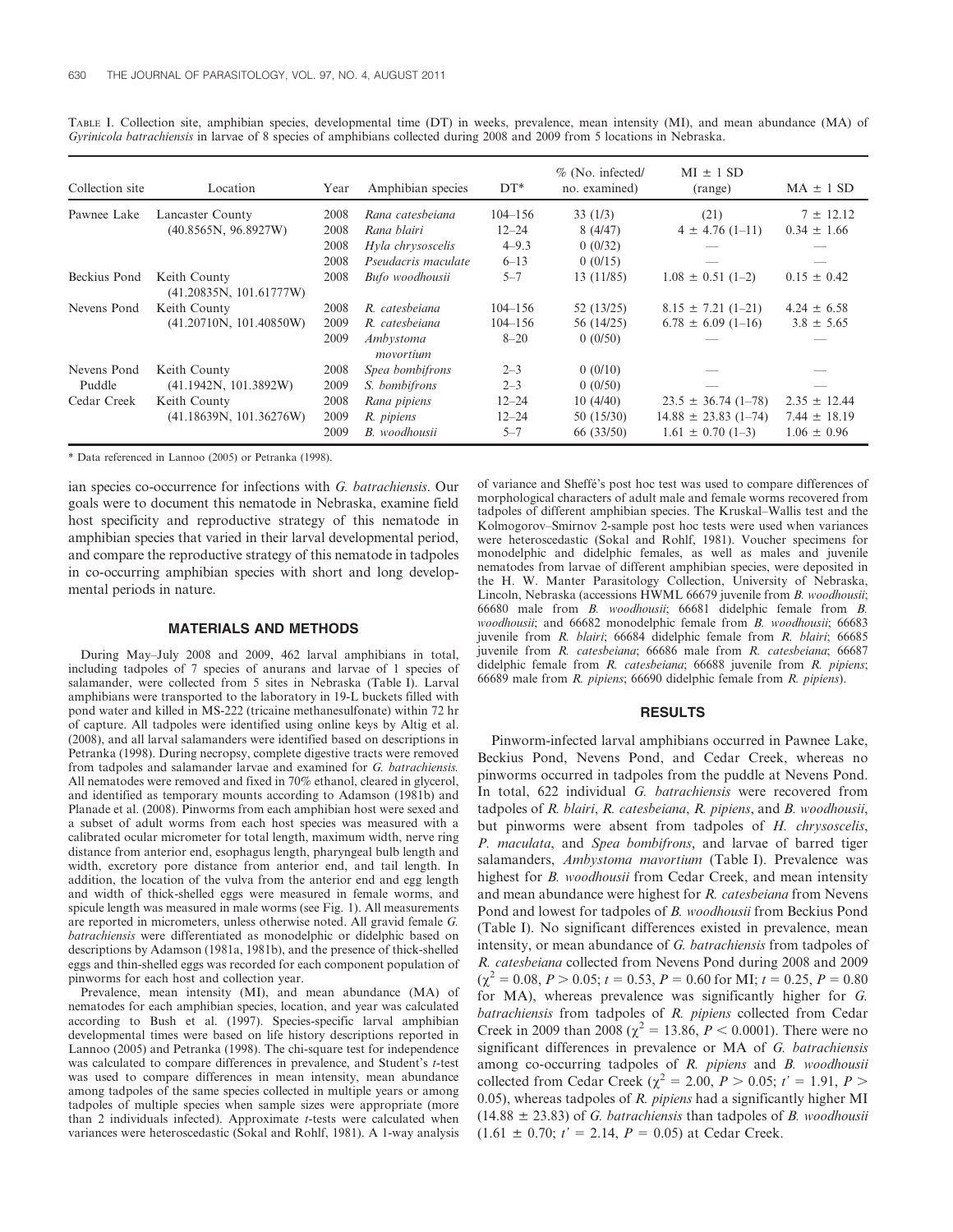

FIGURE 1. Major morphological characters of Gyrinicola batrachiensis from a tadpole of Rana catesbeiana from Nevens Pond, Keith County, Nebraska. (A) Ventral view of entire female worm. Scale bar = 150  $\mu$ m. (B) Anterior end of female worm. Scale bar = 35  $\mu$ m. (C) Lateral view of posterior end of male. Scale bar = 40  $\mu$ m. (D) Thick-shelled egg in uterus. Scale bar = 20  $\mu$ m. Eg = thick-shelled egg, Ep = excretory pore, In = intestine, Nr = nerve ring, Os = esophagus, Pb = pharyngeal bulb, Se = spicule, TL = tail, Va = vulva, Us = uterus.

At least some female worms with thick-shelled and thin-shelled autoinfective eggs infected tadpoles with a long developmental period, such as R. blairi and R. catesbeiana from Pawnee Lake, tadpoles of R. catesbeiana from Nevens Pond, and tadpoles of R. pipiens from Cedar Creek. All gravid females, were didelphic (Fig. 2). Male G. batrachiensis were only present in long developing tadpoles of R. catesbeiana and R. pipiens from Nevens Pond and Cedar Creek, respectively, but they were absent from tadpoles of R. blairi and R. catesbeiana from Pawnee Lake (Table II). In contrast, only monodelphic females with thick-shelled eggs were recovered from tadpoles of B. woodhousii from Beckius Pond, where this was the only amphibian species present. However, both females and male G. batrachiensis were recovered from tadpoles of B. woodhousii that co-occurred with tadpoles of R. pipiens at Cedar Creek (Table II). All gravid female G. batrachiensisinfecting tadpoles of B. woodhousii from Cedar Creek were didelphic, but they only contained thick-shelled eggs (Table II).

Morphological comparisons of adult female and male G. batrachiensis from tadpoles of different anuran species and locations indicated that worms were highly variable (Tables III, IV). Female G. batrachiensis from different species of hosts exhibited significant differences for all morphological comparisons except for total length, pharyngeal bulb length, vulva distance from the anterior end, and thick-shelled egg length (Table III). Males exhibited significant differences for all comparisons except pharyngeal bulb length and width, and nerve ring and excretory pore distance from the anterior end (Table IV). The Kolmogorov–Smirnov 2-sample tests or Sheffe´'s post hoc test revealed significant differences in at least 1 of the 9 or 11 morphological characteristics examined in adult male and female G. batrachiensis, respectively, among all possible pairs of amphibian species (Tables V, VI). Morphological comparisons of female nematodes recovered from various amphibian hosts indicated that female worms differed significantly in 3 to 5 of the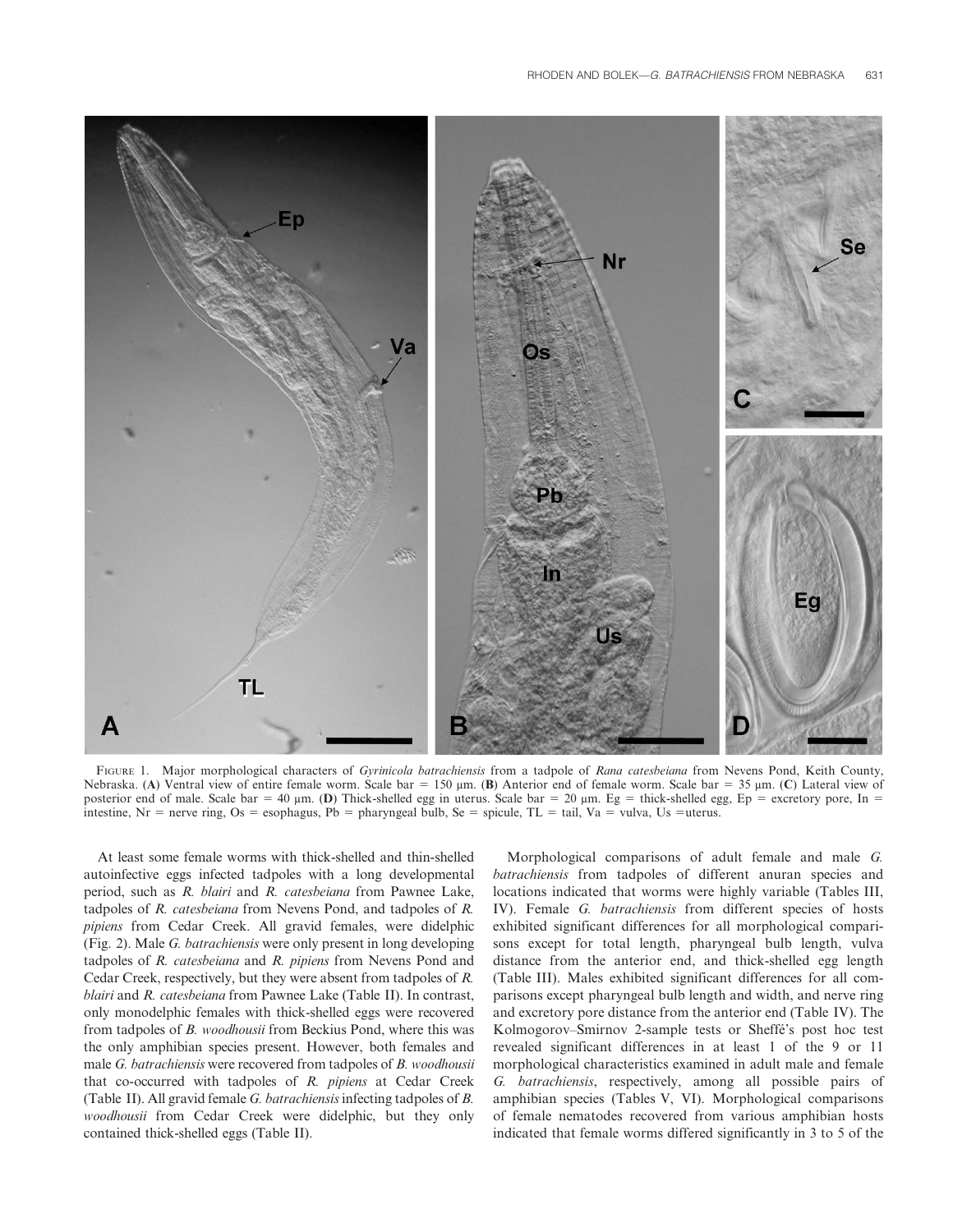

FIGURE 2. Female reproductive system and eggs of *Gyrinicola batrachiensis* removed from a bullfrog tadpole. (A) Mid-lateral region of G. batrachiensis showing portions of 2 uteri producing thick shelled eggs (white arrow) and thin-shelled eggs (black arrow). Scale bar =  $100 \mu m$ . (B) Thickshelled egg. Scale bar = 20  $\mu$ m. (C) Thin-shelled egg with developed juvenile. Scale bar = 20  $\mu$ m.

11 morphological characters measured in all possible anuran species or location pair combinations except for female worms recovered from co-occurring tadpoles of B. woodhousii and R. pipiens from Cedar Creek, which only differed significantly in tail length (Table V).

# **DISCUSSION**

Our article is the first comparative study of G. batrachiensis infections in sympatrically occurring amphibian larvae of different species that differ in their developmental period and co-occurrence. Our data suggest that G. batrachiensis populations do not always fit the 2 alternative reproductive strategies in long and short developmental period tadpoles when tadpoles of different amphibian species co-occur. In addition, these results expand the geographic range for G. batrachiensis in the Great Plains region of North America and add 2 new host records from tadpoles of R. blairi and B. woodhousii. Comparative morphological data on adult male and female G. batrachiensis from tadpoles of various anuran species indicate that this nematode is highly variable morphologically. However, our measurements of adult female and male G. batrachiensis from tadpoles of R. catesbeiana and R. pipiens, and from tadpoles of B. woodhousii from Beckius Pond, fell within 1 SD of the measurements

TABLE II. Number of juveniles, males, and females; uterus type, type of eggs in uterus and suggested reproductive strategy of component populations of Gyrinicola batrachiensis recovered from anuran tadpoles from 4 locations in Nebraska.

| Location     | Amphibian species | Υr   | No. of<br>juveniles | No. of<br>males | No. of<br>females | Uterus type | Type of eggs in uterus         | Reproductive<br>strategy |
|--------------|-------------------|------|---------------------|-----------------|-------------------|-------------|--------------------------------|--------------------------|
| Pawnee Lake  | Rana catesbeiana  | 2008 | $\theta$            | $\theta$        | 21                | Didelphic   | Thick-shelled and thin-shelled | Haplodiploidy            |
|              | Rana blairi       | 2008 | 14                  | $\overline{0}$  |                   | Didelphic   | Thick-shelled and thin-shelled | Haplodiploidy            |
| Beckius Pond | Bufo woodhousii   | 2008 | $\theta$            | $\theta$        | 14                | Monodelphic | Thick-shelled                  | Parthenogenesis          |
| Nevens Pond  | R. catesbeiana    | 2008 | 31                  | 54              | 21                | Didelphic   | Thick-shelled and thin-shelled | Haplodiploidy            |
|              | R. catesbeiana    | 2009 | 27                  | 49              | 19                | Didelphic   | Thick-shelled and thin-shelled | Haplodiploidy            |
| Cedar Creek  | Rana pipiens      | 2008 | 37                  | 22              | 35                | Didelphic   | Thick-shelled and thin-shelled | Haplodiploidy            |
|              | R. pipiens        | 2009 | 61                  | 51              | 111               | Didelphic   | Thick-shelled and thin-shelled | Haplodiploidy            |
|              | B. woodhousii     | 2009 | 15                  | 17              | 21                | Didelphic   | Thick-shelled                  | Haplodiploidy            |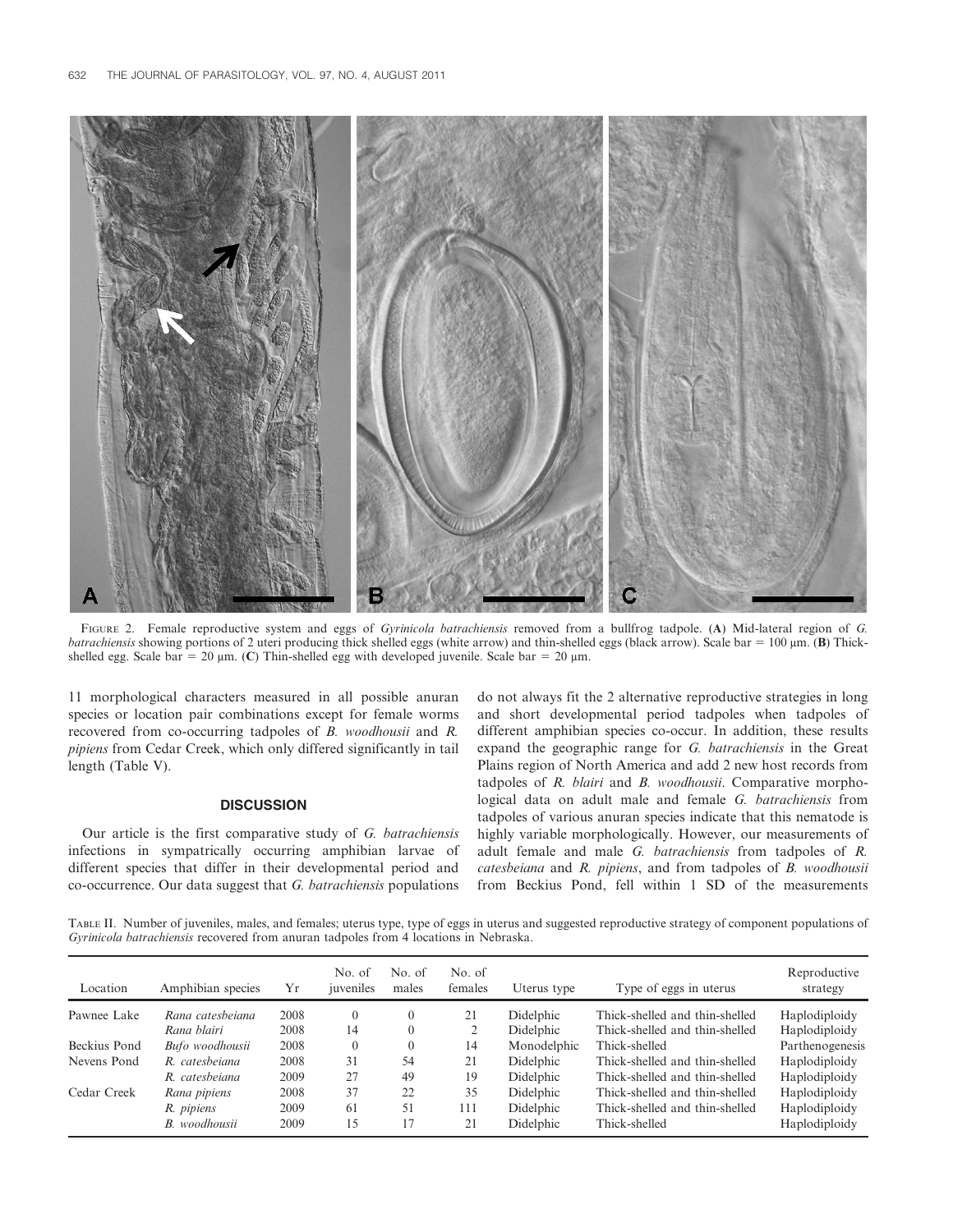|                          | Rana blairi<br>(Pawnee Lake) | Rana catesbeiana<br>(Nevens Pond and<br>Pawnee Lake) | Rana pipiens<br>(Cedar Creek) | Bufo woodhousii<br>(Beckius) | B. woodhousii<br>(Cedar Creek) | Statistic    | $\boldsymbol{P}$ |
|--------------------------|------------------------------|------------------------------------------------------|-------------------------------|------------------------------|--------------------------------|--------------|------------------|
| N                        | $\overline{2}$               | 67                                                   | 57                            | 11                           | 13                             |              |                  |
| Total length (mm)        | $2.93 - 3.81$                | $2.98 \pm 1.11$                                      | $3.51 \pm 2.02$               | $2.45 \pm 0.79$              | $3.44 \pm 0.89$                | $H = 4.393$  | $= 0.22$         |
| Maximum width            | 343.6-414.35                 | $376.09 \pm 107.10$                                  | $367.36 \pm 142.10$           | $272.86 \pm 84.67$           | $296.15 \pm 115.29$            | $H = 11.638$ | $= 0.008$        |
| Esophageal length        | 565.94                       | $441.46 \pm 84.67$                                   | $461.11 \pm 97.46$            | $447.42 \pm 81.99$           | $337.69 \pm 33.25$             | $H = 23.934$ | < 0.0001         |
| Pharyngeal bulb length   | $111.17 - 112.00$            | $114.60 \pm 29.75$                                   | $113.13 \pm 25.27$            | $99.22 \pm 17.98$            | $105.39 \pm 18.98$             | $F = 1.363$  | $= 0.347$        |
| Pharyngeal bulb width    | 121.27-141.48                | $140.40 \pm 30.28$                                   | $119.00 \pm 29.66$            | $101.06 \pm 20.71$           | $117.69 \pm 20.48$             | $H = 28.028$ | < 0.0001         |
| Nerve ring*              | 161.70-222.33                | $133.30 \pm 41.74$                                   | $163.08 \pm 41.09$            | $140.57 \pm 23.25$           | $168.33 \pm 56.51$             | $H = 19.111$ | $= 0.0003$       |
| Excretory pore*          | 474.98                       | $720.57 \pm 339.13$                                  | $726.69 \pm 542.35$           | $658.73 \pm 279.58$          | $1,065.83 \pm 427.60$          | $H = 8.442$  | $= 0.0377$       |
| $Vulva*(mm)$             | 1.32                         | $1.27 \pm 0.62$                                      | $1.54 \pm 1.03$               | $1.11 \pm 0.33$              | $1.77 \pm 0.54$                | $H = 7.375$  | $= 0.0608$       |
| Tail length              | 485.09 - 525.51              | $512.44 \pm 281.51$                                  | $568.62 \pm 188.26$           | $362.90 \pm 89.76$           | $430.91 \pm 187.43$            | $H = 9.311$  | $= 0.0254$       |
| Thick-shelled egg length | $83.88 \pm 6.48$             | $87.96 \pm 9.26$                                     | $86.06 \pm 6.80$              | $87.38 \pm 9.77$             | $84.17 \pm 5.47$               | $H = 5.631$  | $= 0.2285$       |
| Thick-shelled egg width  | $57.96 \pm 9.40$             | $47.47 \pm 9.61$                                     | $49.73 \pm 9.11$              | $41.83 \pm 7.75$             | $48.58 \pm 10.14$              | $F = 4.764$  | $= 0.0011$       |

TABLE III. Morphological characters (reported as an average  $\pm$  1 SD) of adult female *Gyrinicola batrachiensis* from tadpoles of 4 species of anurans collected from 4 locations in Nebraska.

\* Distance from anterior end.

provided for G. batrachiensis from tadpoles of R. catesbeiana, R. pipiens, and B. americanus from Canada by Adamson (1981b).

Both Adamson (1981a) and Pryor and Greiner (2004) recovered this nematode from ranid, bufonid, and hylid tadpoles, and Pryor and Greiner (2004) also reported this pinworm from tadpoles of a microhylid species. Our study indicates that, in Nebraska, G. batrachiensis infected ranid and bufonid tadpoles but that it was absent from tadpoles of H. chrysoscelis, P. maculata, and S. bombifrons and from larvae of A. mavortium. However, previous surveys of tadpoles indicate that G. batrachiensis has been reported from tadpoles of P. maculata and other Hyla spp., suggesting that species-specific differences in habitat, behavior, or both among tadpoles of different anuran species may play a role in the observed host specificity of G. batrachiensis at Pawnee Lake (Pryor and Greiner, 2004). Field and laboratory studies on the transmission of G. batrachiensis by Adamson (1981a, 1981c) clearly indicate that in order for a tadpole to acquire an initial infection of G. batrachiensis, they must ingest thick-shelled eggs that are distributed on the pond bottom. Although we have no data on tadpole habitat partitioning among the 4 amphibian species collected from Pawnee Lake, Heyer (1976) examined habitat partitioning among tadpoles of similar anuran species from a pond in Virginia. His study showed that tadpoles of Pseudacris crucifer were distributed at the surface of the water column, tadpoles of H. chrysoscelis were distributed in mid-water, and tadpoles of R. clamitans occupied the bottom of the water column. Together, these data suggest that at Pawnee Lake, tadpoles of P. maculata and H. chrysoscelis may spend more time at the surface and mid-water compared with benthic-distributed tadpoles such as R. blairi and R. catesbeiana. These speciesspecific differences in habitat partitioning may prevent tadpoles of these hylids from coming in contact with eggs of G. batrachiensis as commonly as tadpoles of R. blairi and R. catesbeiana. Alternatively, not all amphibian species may be equally susceptible to infections by this nematode as has been shown for other amphibian nematode and trematode species (Bolek and Janovy, 2007a, 2007b, 2008; Bolek at al., 2009, 2010; Johnson and Hartson, 2009; Langford and Janovy, 2009).

In contrast to hylid tadpoles, no reports exist for pinworm infections in tadpoles of pelobatid anurans or salamander larvae, and we never observed pinworm infections in tadpoles of S. bombifrons or larvae of A. mavortium (Muzzall and Schinderle,

| TABLE IV. Morphological characters (reported as an average $\pm$ 1 SD) of adult male <i>Gyrinicola batrachiensis</i> from tadpole of 3 species of anurans |  |  |  |  |  |
|-----------------------------------------------------------------------------------------------------------------------------------------------------------|--|--|--|--|--|
| collected from 2 locations in Nebraska.                                                                                                                   |  |  |  |  |  |

|                             |                     | Host                |                     |              |            |
|-----------------------------|---------------------|---------------------|---------------------|--------------|------------|
|                             | Rana catesbeiana*   | Rana pipiens†       | Bufo woodhousiit    | Statistic    | P          |
| N                           | 76                  | 37                  | 6                   |              |            |
| Total length (mm)           | $1.14 \pm 0.35$     | $1.44 \pm 0.45$     | $1.21 \pm 0.20$     | $H = 10.748$ | $= 0.0046$ |
| Maximum width               | $130.66 \pm 41.02$  | $159.1 \pm 59.18$   | $88.33 \pm 29.27$   | $H = 13.402$ | $= 0.0012$ |
| Esophageal length           | $214.36 \pm 56.63$  | $219.64 \pm 61.44$  | $153.33 \pm 12.11$  | $H = 6.771$  | $= 0.0339$ |
| Pharyngeal bulb length      | $55.77 \pm 10.47$   | $57.66 \pm 11.04$   | $50.00 \pm 6.32$    | $F = 1.454$  | $= 0.2379$ |
| Pharyngeal bulb width       | $55.64 \pm 10.86$   | $57.65 \pm 12.87$   | $46.67 \pm 12.11$   | $F = 2.346$  | $= 0.1002$ |
| Nerve ringt                 | $115.40 \pm 36.00$  | $122.46 \pm 37.15$  | $110 \pm 22.80$     | $F = 0.596$  | $= 0.5528$ |
| Excretory pore <sup>†</sup> | $367.94 \pm 219.65$ | $370.55 \pm 230.58$ | $278.33 \pm 143.17$ | $F = 1.869$  | $= 0.1559$ |
| Spicule length              | $43.57 \pm 8.39$    | $47.45 \pm 9.41$    | $39.17 \pm 4.38$    | $H = 10.227$ | $= 0.006$  |
| Tail length                 | $247.85 \pm 79.82$  | $280.42 \pm 82.73$  | $108.33 \pm 29.94$  | $H = 18.899$ | < 0.0001   |

Nevens Pond.

{ Cedar Creek.

{ Distance from anterior end.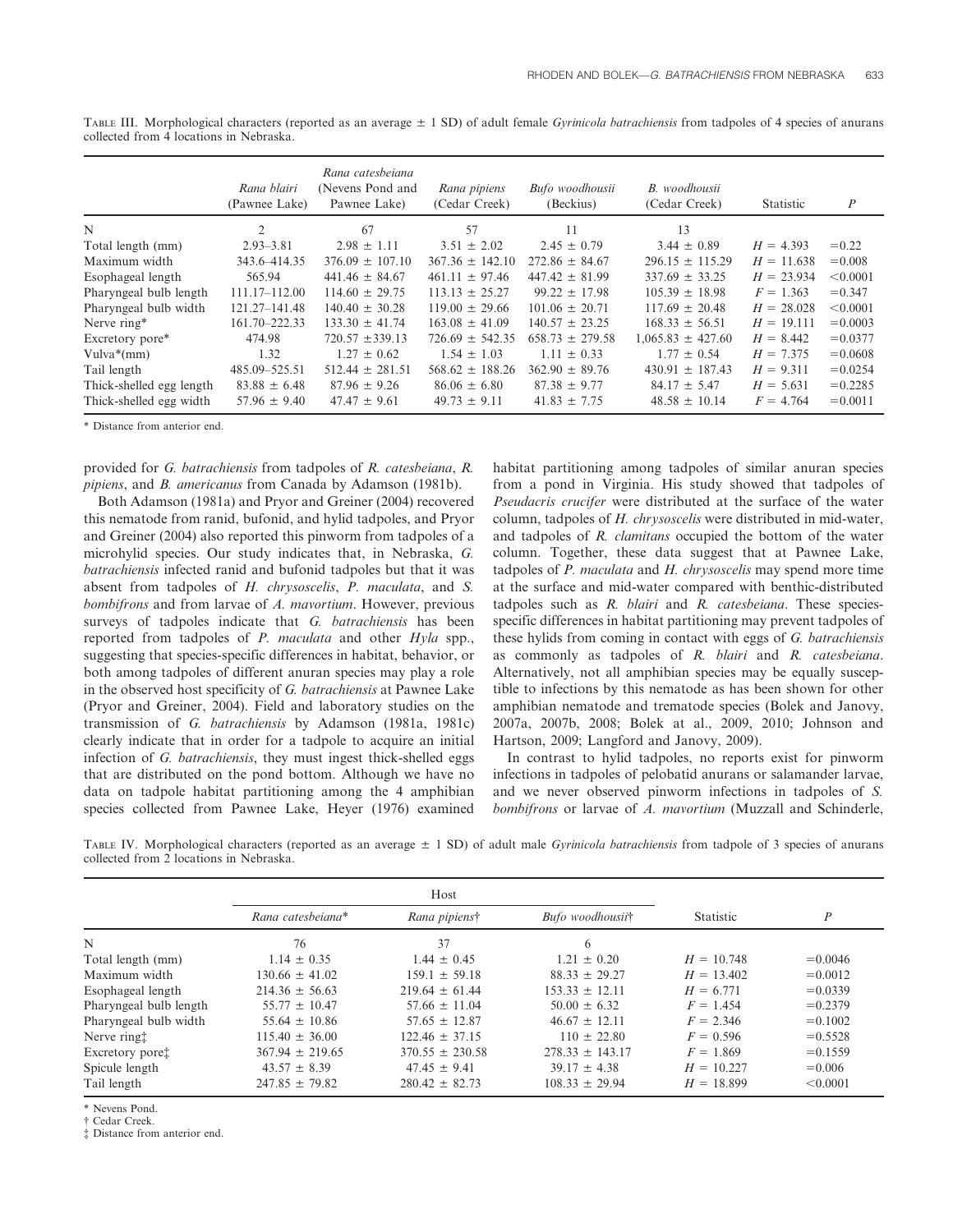TABLE V. P values for pair comparisons of morphological features of adult female Gyrinicola batrachiensis from various anuran tadpole hosts and locations collected from Nebraska. Bwb = Bufo woodhousii from Beckius Pond; Bwcc = Bufo woodhousii from Cedar Creek; Rc = Rana catesbeiana; Rp  $=$  Rana pipiens.

|           | Maximum width | Esophageal length | Pharyngeal bulb width | Nerve ring | Excretory pore | Tail length | Egg width |
|-----------|---------------|-------------------|-----------------------|------------|----------------|-------------|-----------|
| Rc, Bwcc  | 0.0107        | 0.0001            | 0.0022                | 0.0301     | 0.0251         | 0.144       | 0.5826    |
| Rc, Bwb   | 0.0033        | 0.4191            | 0.0002                | 0.7551     | 0.5762         | 0.0063      | 0.016     |
| Rc, Rp    | 0.0027        | 0.1302            | 0.0001                | 0.0002     | 0.3205         | 0.01        | 0.1433    |
| Rp, Bwcc  | 0.2065        | 0.3878            | 0.1282                | 0.0576     | 0.5785         | 0.0004      | 0.5705    |
| Rp, Bwb   | 0.1476        | 0.0001            | 0.8497                | 0.9999     | 0.0354         | 0.2429      | 0.0004    |
| Bwb. Bwcc | 0.6472        | 0.0022            | 0.6472                | 0.1134     | 0.0137         | 0.2061      | 0.0088    |

1992; Pryor and Greiner, 2004; Lannoo, 2005). Larvae of barred tiger salamanders are strictly carnivorous and take 2–5 mo to metamorphose, whereas tadpoles of the pelobatid S. bombifrons have a very short developmental period of 14–21 days, and are known to become cannibalistic in some populations (Petranka, 1998; Lannoo, 2005). Importantly, in our study, all 4 species of nematode-infected tadpoles are partially, or completely, herbivorous, supporting the idea that diet and the specialized digestive system of herbivorous tadpoles are important in the establishment of G. batrachiensis in larval amphibians (McDiarmid and Altig, 1999; Pryor and Greiner, 2004). In our study, larvae of A. mavortium were collected from Nevens Pond where American bullfrog tadpoles were infected with relatively high prevalence (56%) and mean abundance (6.8  $\pm$  6.1) of G. batrachiensis, suggesting that salamander larvae had the opportunity of coming in contact with G. batrachiensis eggs but that they were resistant to infections with this pinworm. As in our study, Pryor and Greiner (2004) examined tadpoles of numerous amphibian species from Florida and noted that pelobatid tadpoles of Scaphiopus holbrooki, which are also known to be cannibalistic in some populations, were void of G. batrachiensis infections. However, they suggested that the extremely short developmental periods of 14 days in S. holbrooki tadpoles may prevent development and reproduction of G. batrachiensis, which has an estimated 9–19-day developmental period (Adamson, 1981a). Alternatively, they indicated that the highly carnivorous habits, characteristically short gastrointestinal tracts, or ephemeral pond habitats of S. holbrooki tadpoles might explain the absence of these nematodes in these amphibians. However, in our study, tadpoles of S. bombifrons were collected from a small roadside puddle that dried up within 3–4 wk of being formed, and no tadpoles of other anuran species occurred at this location. Thus, it is unclear whether eggs of G. batrachiensis were present for exposure to tadpoles of S. bombifrons, or whether tadpoles of pelobatids are resistant to infections with this nematode. Accordingly, until laboratory host specificity studies are conducted, it is unclear whether developmental period,

TABLE VI. P values for pair comparisons of morphological features of adult male Gyrinicola batrachiensis from various anuran tadpole hosts and locations collected from Nebraska. Bwcc =  $Bufo$  woodhousii from Cedar Creek;  $Rc = R$ ana catesbeiana;  $Rp = R$ ana pipiens.

|                       | Total  | Maximum | Esophageal | Spicule | Tail   |
|-----------------------|--------|---------|------------|---------|--------|
|                       | length | width   | length     | length  | length |
| Rc, Rp                | 0.0027 | 0.0005  | 0.9999     | 0.1222  | 0.1869 |
| Rc, Bwcc              | 0.5812 | 0.0538  | 0.0031     | 0.4082  | 0.0006 |
| R <sub>p</sub> , Bwcc | 0.3664 | 0.052   | 0.0054     | 0.0836  | 0.0004 |

carnivorous diet, shorter gut, ephemeral habitat, or combinations of these factors, play a role in the absence of G. batrachiensis from pelobatid tadpoles and salamander larvae.

Gyrinicola batrachiensis observed in all ranid tadpoles and B. woodhousii tadpoles from where bufonids were the only anuran species present, confirmed to the didelphic haplodiploidy and monodelphic parthenogenetic reproductive strategies, respectively (Adamson, 1981a; Table II). However, tadpoles of B. woodhousii that co-occurred with tadpoles of R. pipiens at Cedar Creek were inconsistent with these predictions and had both male and didelphic female nematodes (Table II). More importantly, female nematodes in tadpoles of R. pipiens and B. woodhousii from Cedar Creek were morphologically more similar to each other than to female nematodes from other anuran species, locations, or both (Table V), suggesting that tadpoles of these 2 anuran species shared a single population or reproductive strain of G. batrachiensis. However, although didelphic, female nematodes from tadpoles of B. woodhousii from Cedar Creek only produced thick-shelled eggs, whereas nematodes in tadpoles from  $R$ . pipiens from this location had both thick-shelled and thin-shelled eggs in their uteri. The low mean intensities  $(1.6 \pm 0.7)$  of *G. batrachiensis* in tadpoles of B. woodhousii compared with the high mean intensities (14.9  $\pm$  23.8) of this nematode in tadpoles of *R. pipiens* from Cedar Creek indicate that autoinfections were not occurring in tadpoles of B. woodhousii but that they were common in tadpoles of  $R$ .  $pipiens$ . These observations are important because laboratory infections of tadpoles of R. clamitans by Adamson (1981b) indicate that thin-shelled eggs are produced by female worms within 18–40 days of infection, suggesting that there was enough time for thin-shelled eggs to develop in female G. batrachiensis infecting tadpoles of B. woodhousii from Cedar Creek. Together, these data suggest that when populations of G. batrachiensis are shared among amphibian species that differ in developmental period, nematodes have an intermediate reproductive strategy in tadpoles with short developmental periods. These data suggest that strains of G. batrachiensis can alter their reproductive strategies based on host use, indicating reproductive plasticity in at least haplodiploid strains of these pinworms as has been reported in parasitic nematodes (Babayan et al., 2010). Clearly, cross-infection studies describing the development and reproduction of G. batrachiensis among tadpoles of amphibian species that differ in developmental period are needed to improve our understanding of the variation in reproductive strategies of these oxyurid nematodes.

Other studies by Pryor and Greiner (2004) and Adamson (1981d) have reported male nematodes, didelphic female nematodes, or both in tadpoles with short developmental periods (Hyla